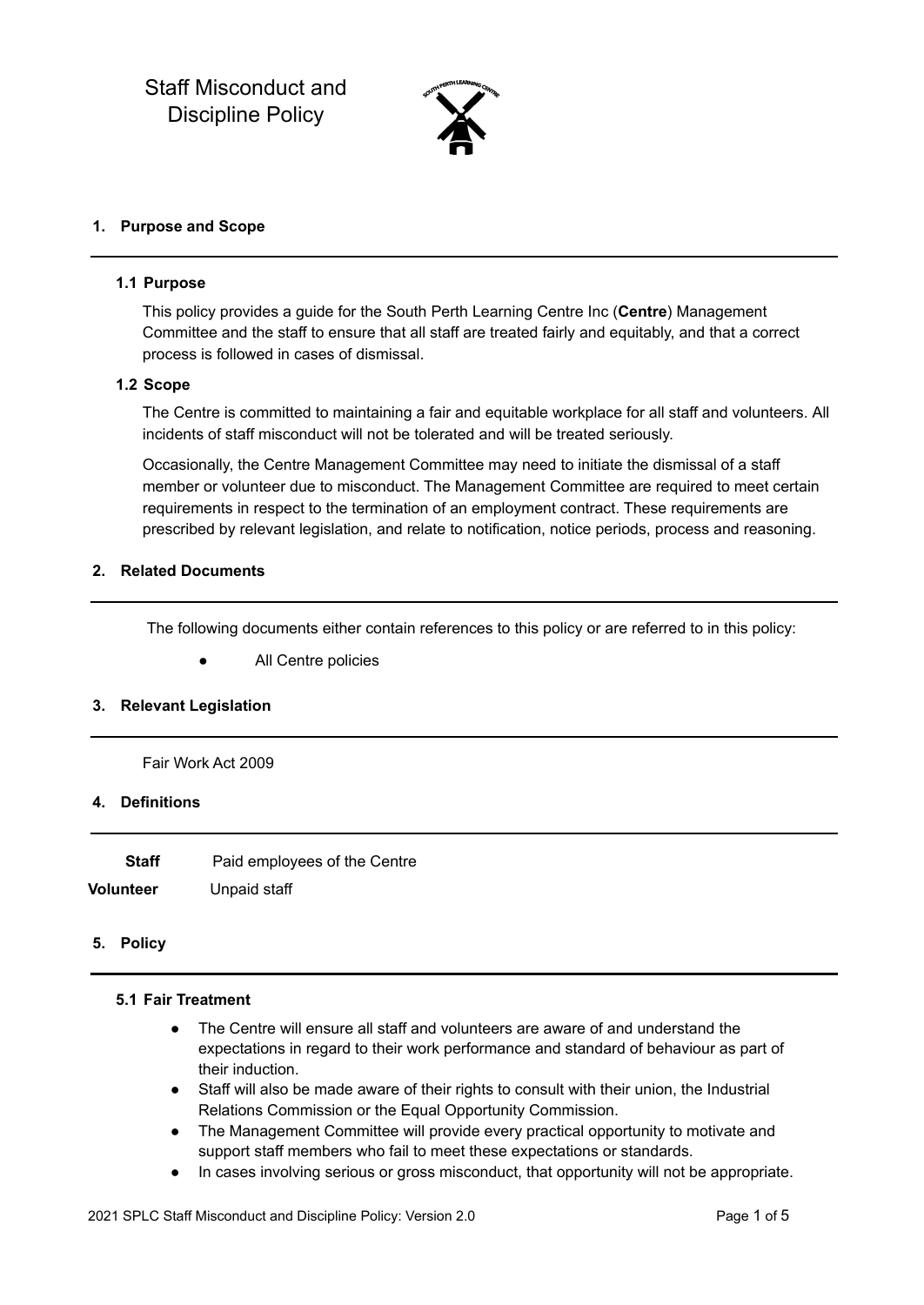

- The Centre has a clear process to follow in dealing with staff discipline issues or allegations of misconduct, which is designed to recognise and correct these issues.
- Staff are entitled to have a support person present during any interviews/meetings with the Centre regarding the investigation.
- The Management Committee and coordinator will ensure that their decisions are in line with the relevant legislation which govern the staff employment.

# **5.2 Substantial and Gross Misconduct**

● Substantial misconduct refers to serious breaches of the Centre's rules, which could warrant the suspension under the Centre's performance management procedures and the issuing of a written first and final warning.

|   | Examples of substantial misconduct include:                                                                                                                                         |
|---|-------------------------------------------------------------------------------------------------------------------------------------------------------------------------------------|
| О | Harassment of any other staff, volunteer, user or Management Committee<br>member particularly in respect of race, sex or religion.                                                  |
| о | Intoxication through alcohol and/or other substances during working hours.                                                                                                          |
| 0 | Disclosure of confidential information in respect of the Centre to any other<br>party without prior permission e.g. using social media to post information<br>about users.          |
| o | The disclosure of information concerning the users and members of the<br>Centre other than the information that is necessary to assist users/members<br>and to ensure their safety. |
| 0 | Carrying on private business in an activity similar to that undertaken by the<br>Centre without prior written permission.                                                           |
| О | Carrying on a private business from the Centre's premises or using Centre<br>resources for private business without prior written permission.                                       |
| О | Falsification of any Centre records for personal gain or on behalf of other<br>staff.                                                                                               |
| О | Refusal or failure to obey reasonable directions of the Management<br>Committee or coordinator.                                                                                     |
| 0 | Misuse of the Centre letterhead.                                                                                                                                                    |
| 0 | Involving unauthorised personnel in the internal affairs of the Centre.                                                                                                             |
| 0 | Discrediting the Centre or Management Committee members.                                                                                                                            |
| 0 | Persistently failing to present at work without notification of absence or a<br>medical certificate.                                                                                |

- Gross misconduct refers to very serious breaches of the Centre's rules, which could warrant the immediate suspension of a staff member pending an investigation, leading to immediate dismissal if validation of the breach occurs.
- Examples of gross misconduct include:
- o Fraud or theft of property or funds from the Centre, fellow staff or volunteers.
	- o Wilful damage of the Centre's property.
	- o Assault of any other staff, volunteer, user or Management Committee member.
	- o Wilfully, recklessly, or negligently endangering any other staff, volunteer, user or Management Committee member.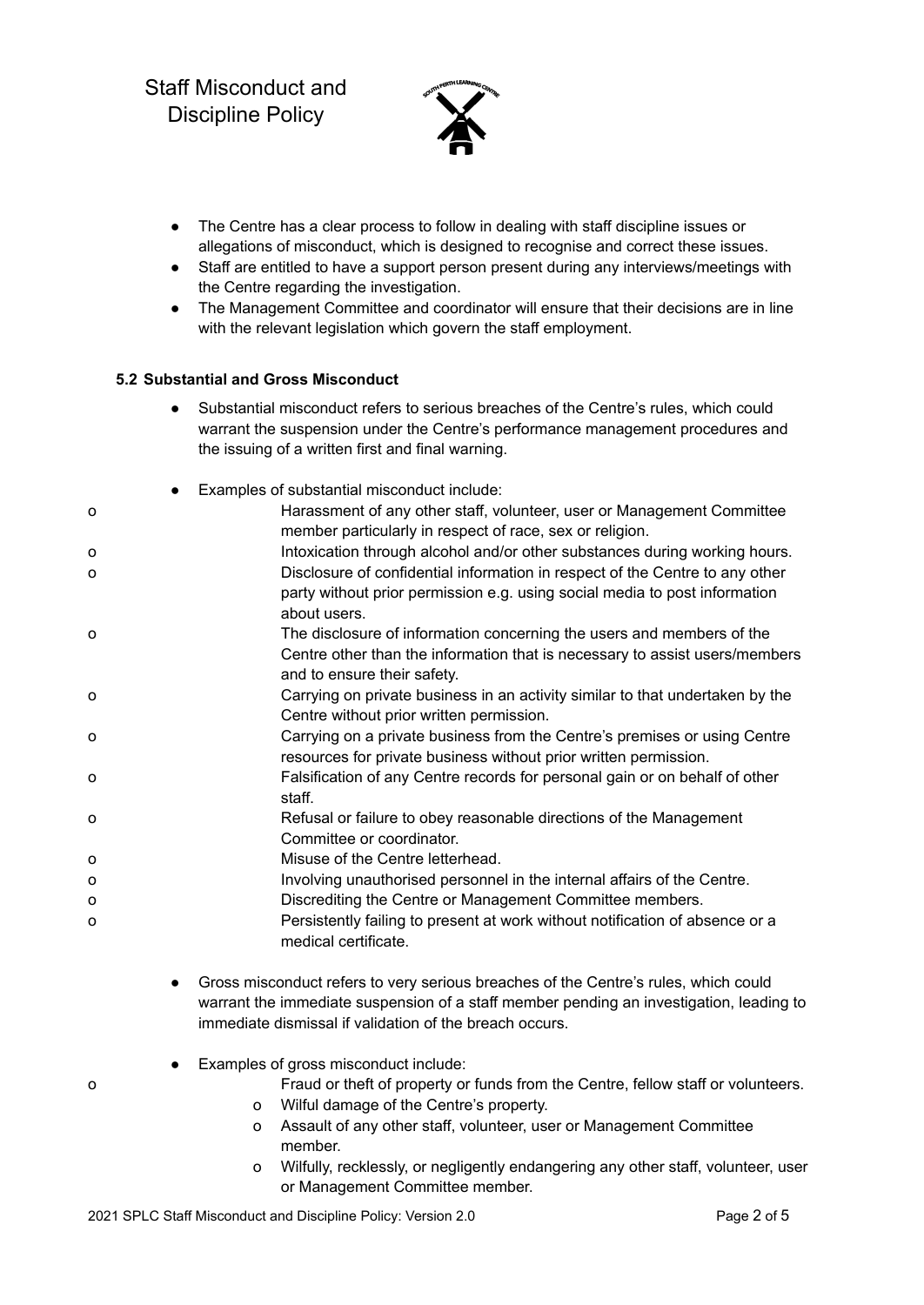# Staff Misconduct and Discipline Policy



- o Misrepresentation of key facts in seeking employment (e.g., failure to disclose criminal record).
- o Possession of illicit substances, pornography, firearms, or explosives on the centre's property.
	- Any staff or volunteer who condones breaches of the law, whether it be on grounds of compassion or otherwise, can be charged as being an accomplice to the crime. They can also be disciplined for failure to conduct their duties appropriately.

# **5.3 Managing Staff Misconduct**

- the Centre will treat each allegation or case on its own merits.
- If a substantial or gross misconduct occurs, the coordinator will consult with the Chair and Deputy Chair to determine whether the misconduct warrants a first and final warning or immediate dismissal.
- In making their determination, the Chair, Deputy Chair and the coordinator will be guided by these policies and procedures.
- Should the allegation of misconduct involve the coordinator, the investigation will be carried out by the Deputy Chair. The decision to issue a warning or immediate dismissal will be made by the Management Committee.

#### **6. Procedures**

#### **6.1 Reporting Misconduct**

- Any staff member or volunteer with concerns about the behaviour or action of another staff member or volunteer should notify the coordinator immediately.
- The coordinator may request that the allegations are provided in writing.
- If the allegation involves the coordinator, the staff member or volunteer should notify the Chair of the Management Committee.

#### **6.2 Managing Misconduct**

In addition to the steps outlined at clause 5.3:

- The staff member or volunteer against whom the allegation will be notified in writing of the misconduct allegation.
- The staff member will be suspended from their duties on full pay until the investigation of the allegation is completed. In the case of volunteers, they will be notified that they are not to attend the Centre until the investigation is complete.
- The coordinator will immediately report the allegation of misconduct to the Chair. The Chair and coordinator will jointly determine the appropriate process to investigate the allegation and who is responsible.
- Where appropriate, the Centre may also seek industrial advice e.g., Jobs Australia.
- The Chair and/or the coordinator will document all discussions, meetings and information related to the allegation. The records will be kept confidential in the staff's personnel file at all times.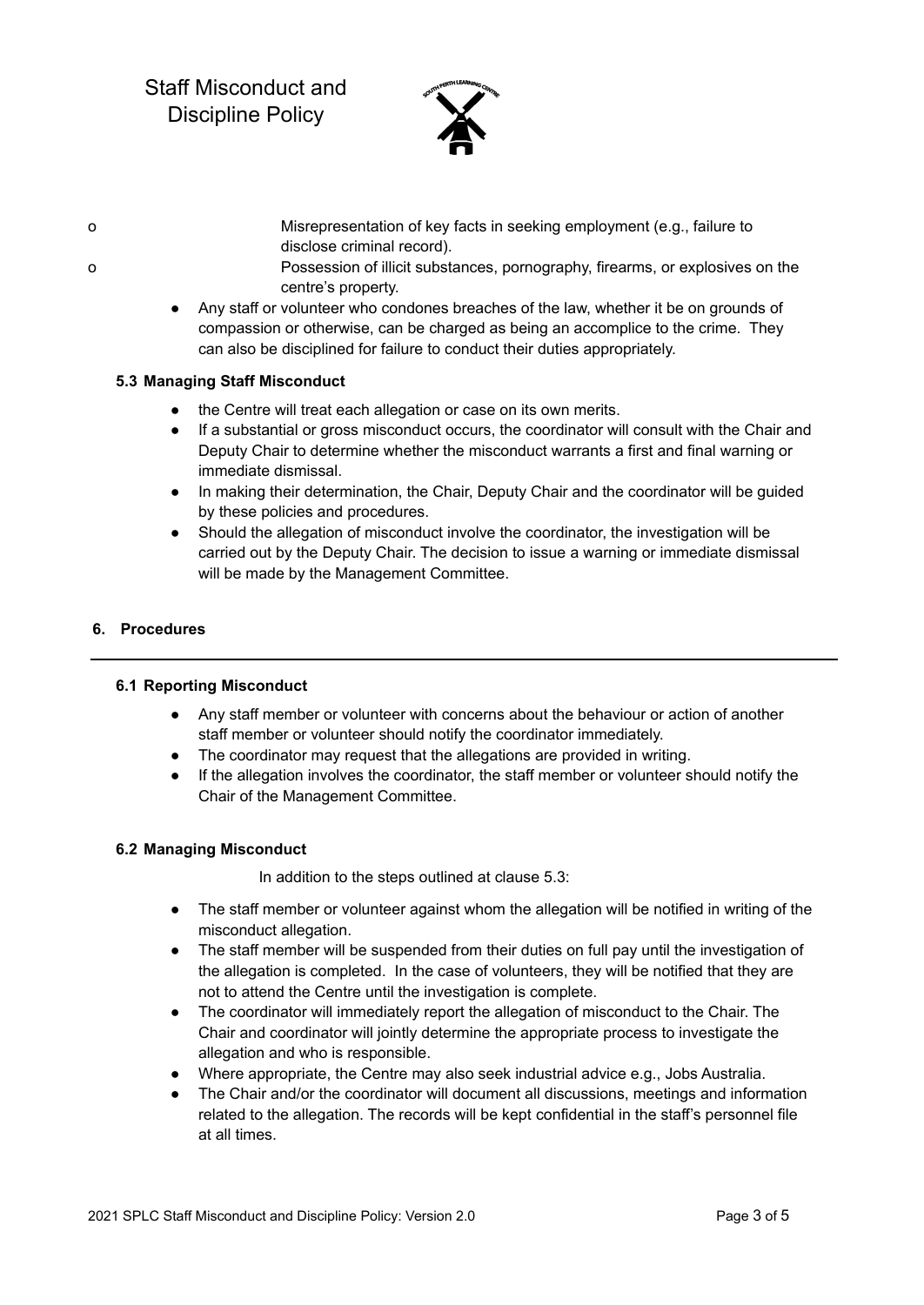

# **Gross Misconduct**

- If gross misconduct has occurred and the outcome of the process is that instant dismissal is required, the Chair will convene a special Management Committee meeting.
- The Management Committee will decide whether the misconduct warrants immediate dismissal.
- In making their decision, the Management Committee will review the situation to ensure that all facts have been considered and the staff member has been provided with procedural fairness.
- The coordinator will prepare a letter of termination for the staff member or volunteer.
- The Chair and coordinator will arrange for a dismissal interval with the staff member/volunteer. At the interview, the Chair will formally dismiss the staff member/volunteer, providing full reasons for the decision.
- During the dismissal interview, the Chair will recover all the property of the Centre: e.g. Centre keys and documents. Where property cannot be immediately recovered, the staff member/volunteer will be asked to return the property within a reasonable timeframe.
- The Chair and coordinator will pass to the staff member/volunteer the letter of termination at the end of the dismissal interview.
- Where required, the coordinator should escort the staff member/volunteer back to their desk to retrieve any personal property. The staff member/volunteer will then be escorted from the Centre.

# **6.3 Appealing the Decision**

- The staff member/volunteer against whom the allegation is made may appeal any decision that is made by the Management Committee as part of this process.
- The appeal should be made in writing and directed to the Management Committee.
- The Management Committee is the final point of appeal within the Centre.
- Staff may appeal the decision of the Management Committee externally Industrial Relations Commission or the Equal Opportunity Commission.

# **6.4 Responsibilities**

- The Management Committee is responsible for ensuring that any staff member against whom the allegation is made is treated fairly during any investigation and subsequent dismissal.
- It is the Management Committee and the coordinator to ensure that all allegations follow a full and detailed investigation, and any dismissal follows procedural fairness.